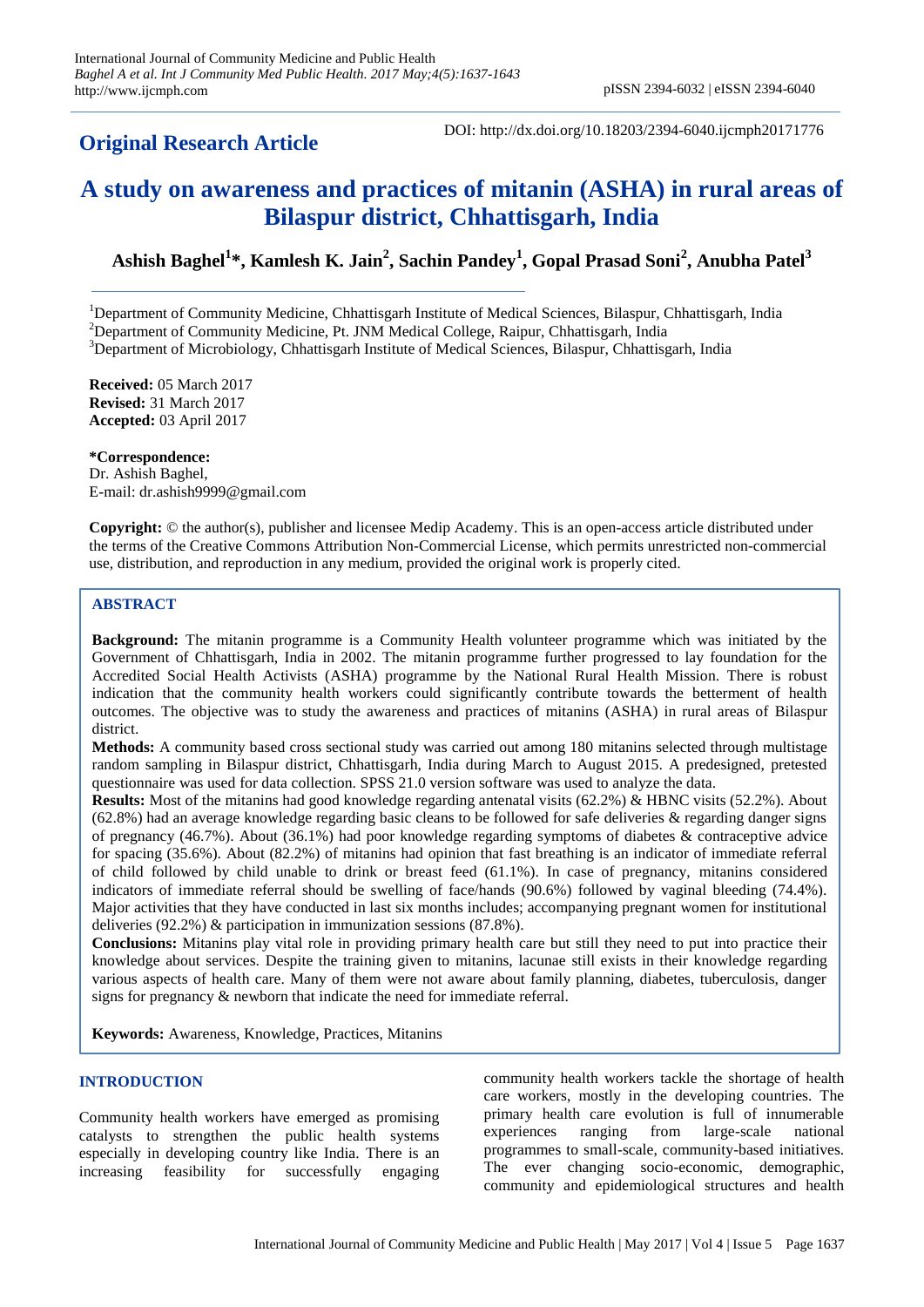organizations worldwide demand renewed and revised community health worker programmes, which are assumed to be able to face the challenges produced by the changing environments. There is ample research evidence which supports the noteworthy contribution of CHWs towards improving the utilization of health services and health outcomes. It also argued that they could play pivotal role in health care delivery and could be the indispensable part of the universal health coverage  $s$ chemes.<sup>1</sup>

The mitanin programme is a community health volunteer programme which was initiated by the Government of Chhattisgarh, India in 2002.<sup>2</sup> Mitanin have been appositely defined as outreach women volunteers who attend to the health care needs of the communities, engage in social mobilization and advocacy of health issues.<sup>3</sup> The valuable lessons learnt from the Mitanin programme contributed to the development of countrywide CHW programme called the accredited social health activist (ASHA) under the National Rural Health Mission, giving them a national identity. Many studies in India have elucidated that the mitanin have successfully addressed the social determinants of health.<sup>4</sup> This fact is also supported by research on developing countries by Lehman and Sanders. 5

There is robust indication that the CHWs could significantly contribute towards the betterment of health outcomes. However, it could only be possible when there is an institutionalized selection and training process after their recruitment for their knowledge & skill development. Also, they must be continually and adequately supported by the government otherwise the program may not bear the encouraging outcomes.<sup>6</sup>

Mitanin form the backbone of the health system of Chattisgarh state and are meant to be selected by and be accountable to the community. They need to provide preventive, promotive and curative health facilities in the community. During the initial period of their implementation much emphasis was given on enrollment and training of mitanin. Now there is a need to comprehensively look into the functioning among them. In this background, a community based cross – sectional study was taken up in high priority area to study the awareness and practices of mitanin (ASHA) in rural areas of Bilaspur district.

#### **METHODS**

This was community based cross sectional study done in Bilaspur district during March to August 2015 among 180 mitanin & their respective 180 beneficiaries who were mothers of children  $\leq 6$  months. The methodology comprised of primary data collection through survey among selected mitanin of district through formula  $n = Z^2$ P (1-P) /  $d^2$  & their respective beneficiaries through multistage random sampling.

Sample Size was calculated at 95% confidence level and taking the expected proportion to be 50% as it gives highest sample size and with an absolute error or precision of 7.5 %, the sample size comes out to 171, by using the formula  $n = Z^2 P (1-P) / d^2$ 

Where  $n =$  sample size

 $Z = 1.96$  value of the standard normal variant corresponding to level of significance alpha 5%.

 $P =$  Expected proportion in population (50%).

 $d =$  Absolute error or precision (7.5%).

Thus using this formula for categorical study variable in single sample,

 $n = 1.96<sup>2</sup>$  X 50 (100 - 50)/7.5<sup>2</sup> = 171 (which is rounded up to 180 Mitanin) were to be considered for the study.

Multi-Stage Random Sampling method was used in the study. Out of seven blocks, three blocks of Bilaspur district were being selected randomly through lottery method. From each block, thirty villages were selected from the list of villages again by simple random sampling method and from each selected village two mitanin had been taken for study randomly. To cover up 180 mitanin, similar sampling was done in all three randomly selected blocks & in order to make equal representation to selected area 60 mitanin were being taken from each selected block.

#### *Inclusion criteria*

Mitanin who have been recruited  $\geq$ 3 years & those who were willing to participate in the study.

#### *Exclusion criteria*

Mitanin who have been recruited  $(< 3$  years) & those who were not willing to participate in the study.

Data collected was compiled in Microsoft Excel software and checked for its completeness and correctness before data was analyzed. Descriptive statistical analysis has been carried out in the present study. Results on categorical measurements are presented in numbers (%). Chi-square test been used to find the significance of study parameters on categorical scale between two or more groups. P-value of  $< 0.05$  was considered to be statistically significant. SPSS 21.0 version software was used to analyze the data.

Assessment of knowledge has been done by direct personal interview of mitanin regarding their knowledge about duties & Services they provide to their respective beneficiaries as per mitanin programme: The Context, Approach and Policy Perspective. Raipur: State Health Resource Centre, Chhattisgarh. Each question was given marks according to options they were having  $\&$  each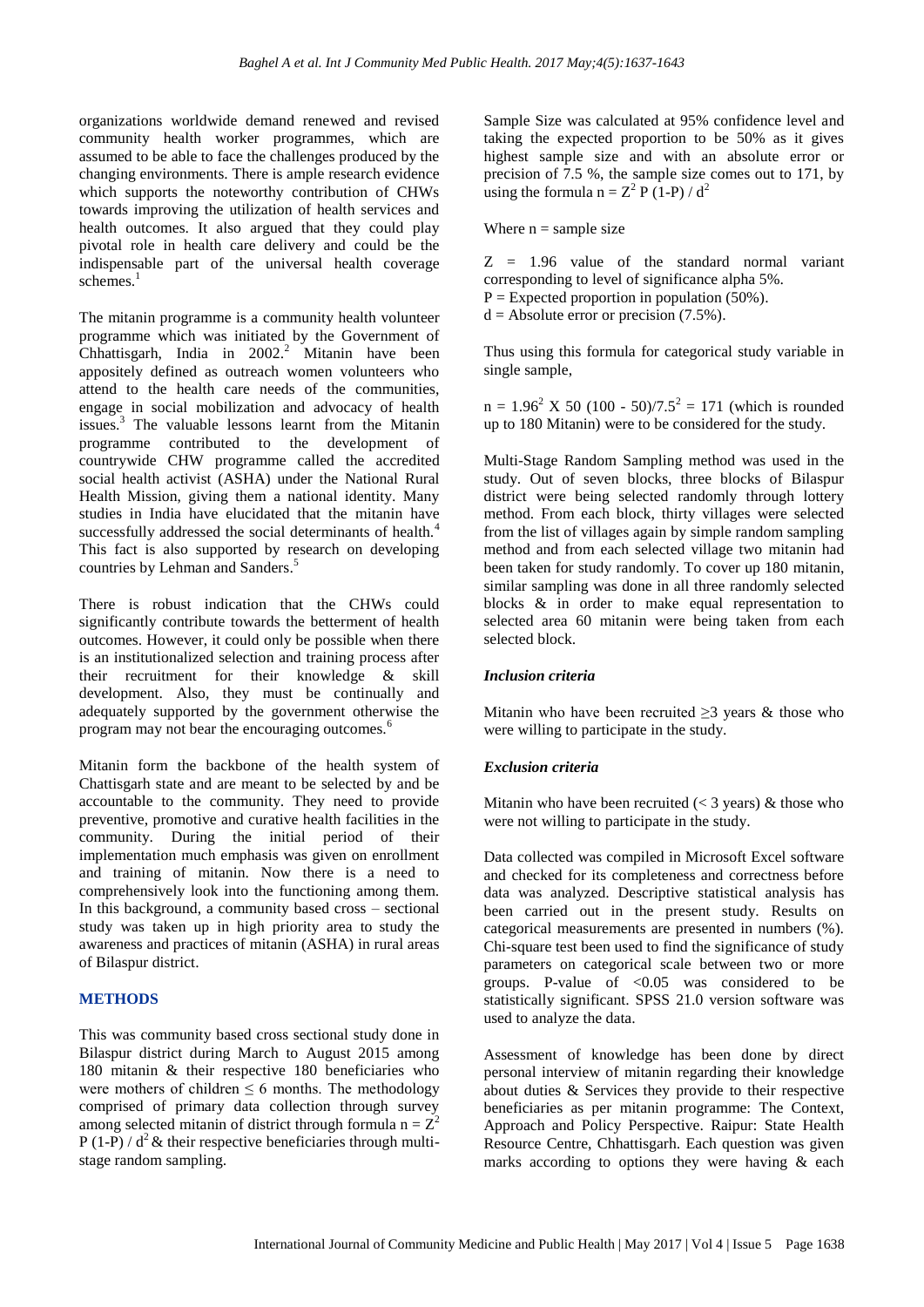Mitanin was graded good, average and poor according to the correct responses she gave.

Good: >70%, Average: Range between 40 – 70% Poor:  $<$ 40%.

For validation of services direct personal interview of beneficiaries (mothers of children ≤6 months) of respective coverage areas of selected Mitanin were also being conducted. Some of the services given by mitanin were also verified from AWWs & ANMs.

## **RESULTS**

Table 1 A significant proportion of the Mitanin (56.7%) belonged to the younger age group of 26 to 35 years followed by (22.2%) who were 36-45 years. Most (37.2 %) had received education up to middle school whereas around (9.4%) were illiterate. Maximum (46.1%) Mitanin came under Class III as per modified Prasad's Scale 2014 followed by Class IV  $(26.1\%)$ . A majority  $(58.9\%)$ reported to have 5 to 10 years of work experience while some (17.2%) were found to be having

#### **Table 1: Socio-demographic profile of Mitanin (n=180).**

| Socio-demographic parameter                                              |                         | $\mathbf n$ | $\frac{0}{0}$ |
|--------------------------------------------------------------------------|-------------------------|-------------|---------------|
| Age group (years)                                                        | $\leq$ 25               | 11          | 6.1%          |
|                                                                          | $26 - 35$               | 102         | 56.7%         |
|                                                                          | 36-45                   | 40          | 22.2%         |
|                                                                          | $\geq$ 45               | 27          | 15%           |
| <b>Education</b>                                                         | Illiterate              | 17          | 9.4%          |
|                                                                          | Primary School          | 40          | 22.2%         |
|                                                                          | Middle School           | 67          | 37.2%         |
|                                                                          | <b>High School</b>      | 32          | 17.8%         |
|                                                                          | <b>Higher Secondary</b> | 24          | 13.3%         |
| Socioeconomic status (As per Modified<br><b>B.G.Prasad's Scale 2014)</b> | Class $(I)$             | 7           | 3.9%          |
|                                                                          | Class $(II)$            | 29          | 16.1%         |
|                                                                          | Class (III)             | 83          | 46.1%         |
|                                                                          | Class (IV)              | 47          | 26.1%         |
|                                                                          | Class (V)               | 14          | 7.8%          |
| Work experience                                                          | $<$ 5 Years             | 31          | 17.2%         |
|                                                                          | 5-10 Years              | 106         | 58.9%         |
|                                                                          | $>10$ Years             | 43          | 23.9%         |
|                                                                          | $\leq$ 250              | 5           | 2.8%          |
| <b>Population size covered</b>                                           | $251 - 500$             | 102         | 56.7%         |
|                                                                          | $501 - 750$             | 42          | 23.3%         |
|                                                                          | >750                    | 31          | 17.2%         |
| <b>Total</b>                                                             |                         | 180         | 100%          |

less than 5 years of work experience. More than half (56.7%) of mitanin cover 251 to 500 population size in their respective hamlet followed by (23.3%) who cover 501 to 750 population size. However only (2.8%) of mitanin were found to be covering ≤250 population size.

Figure 1, mitanin had good knowledge regarding minimum antenatal visits (62.2%), Home based neonatal care (HBNC) visits (52.2%), tetanus immunization for pregnant women (59.4%) & vaccination to new born (60%). Majority (62.8%) had an average knowledge regarding basic cleans to be followed for safe deliveries, regarding danger signs of pregnancy (46.7%), advice given to mother of new born (41.7%), advice given for diarrhea (61.7%), regarding signs & advice for pneumonia (59.4%), regarding malaria (51.1%) & advice for prevention of oral cancer (50%). It was found that about (36.1%) had poor knowledge regarding symptoms of diabetes, contraceptive advice for spacing  $(35.6%)$  &

advice for long lasting cough (35%). Overall about (36.1%) of mitanin had good knowledge level, (41.1%) had an average knowledge level & about (22.8%) had poor knowledge level.

Table 2 Most of the mitanin (73.3%) had opinion that child who is not able to drink or breast feed should be immediately referred to first referral unit. Similarly, in acute respiratory tract infections about (82.2%) had opinion that fast breathing is an indicator of immediate referral of child. In fever about (54.4%) considered that unconscious child should be referred immediately. About (73.3%) considered that if child develops high grade fever after immunization it's an indicator of immediate referral. In case of pregnancy mitanin considered indicators of immediate referral should be swelling of face/hands (90.6%), followed by vaginal bleeding (74.4%) & foul smelling vaginal discharge (71.7%)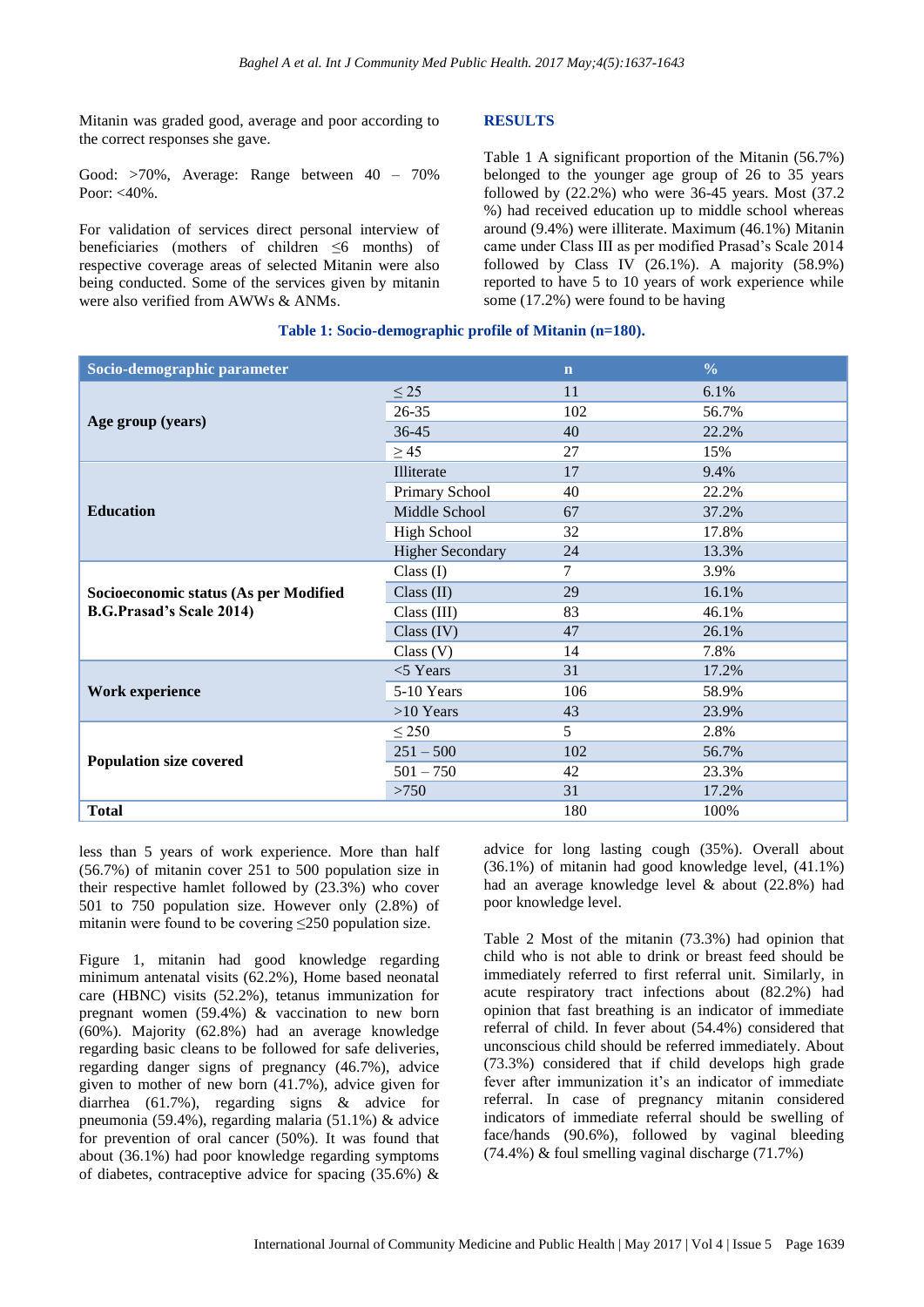

#### **Figure 1: Distribution of mitanin according to their level of knowledge regarding major aspects of Health services.**

Table 3 As informed by Mitanin, some of the major activities that they have conducted in last six months includes; accompanying pregnant women for institutional deliveries (92.2%), visiting new born for advice/care (81.1%), nutrition counseling (79.4%), participation in immunization sessions/Village Health Nutrition Day (87.8%), household visit (65.6%), distribution of medicines for minor illness (71.1%), counseling women on all aspects of pregnancy (68.9%) & participation in Village Health Sanitation & Nutrition Committee meeting (63.9%). Approximately half (56.1%) Mitanin informed about motivating the couple for family planning.

Table 4 about 53.2% of mitanin who identified danger signs of pregnancy had good knowledge level. About 34% of them had an average knowledge level. The association between identifying danger signs of pregnancy & knowledge level was found to be highly statistically significant with  $p$  value = 0.0010. About 52.3% of mitanin who identified danger signs of newborn had an average knowledge level. About 20.9% of them had good knowledge level. The association between identifying danger signs of newborn & knowledge level was found to be highly statistically significant with p  $value = 0.0004$ .

| <b>Condition</b>               |                                        | Total $(n=180)$ |               |  |
|--------------------------------|----------------------------------------|-----------------|---------------|--|
|                                | <b>Danger Signs</b>                    | $No.*$          | $\frac{0}{0}$ |  |
| <b>Diarrhea</b>                | Child becomes lethargic                | 123             | 68.3          |  |
|                                | Not able to drink or breast feed       | 132             | 73.3          |  |
|                                | Blood in stool                         | 47              | 26.1          |  |
|                                | Doesn't pass urine for 8 hours         | 53              | 29.4          |  |
| <b>Acute Respiratory Tract</b> | Fast breathing                         | 148             | 82.2          |  |
|                                | Difficulty in breathing                | 119             | 66.1          |  |
| <b>Infection</b>               | Unable to drink                        | 110             | 61.1          |  |
|                                | Lethargy                               | 136             | 75.6          |  |
| Fever                          | Unconsciousness                        | 98              | 54.4          |  |
|                                | Convulsions                            | 86              | 47.8          |  |
|                                | Child not able to drink                | 97              | 53.9          |  |
|                                | Duration $>$ 5 days                    | 113             | 62.8          |  |
| <b>Immunization</b>            | Baby crying $>$ 3 hours                | 100             | 55.6          |  |
|                                | High grade fever                       | 132             | 73.3          |  |
|                                | Baby drowsy, convulsing or unconscious | 80              | 44.4          |  |
| <b>Pregnancy</b>               | Vaginal bleeding                       | 134             | 74.4          |  |
|                                | Persistent abdominal/pelvic/back pain  | 111             | 61.7          |  |
|                                | <b>Seizures</b>                        | 125             | 69.4          |  |
|                                | Swelling of face/hands                 | 163             | 90.6          |  |
|                                | Foul smelling vaginal discharge        | 129             | 71.7          |  |
|                                | Severe headache/blurry vision          | 113             | 62.8          |  |

**Table 2: Distribution of mitanin according to their knowledge for danger signs that indicate the need for immediate referral.**

\* Multiple choice responses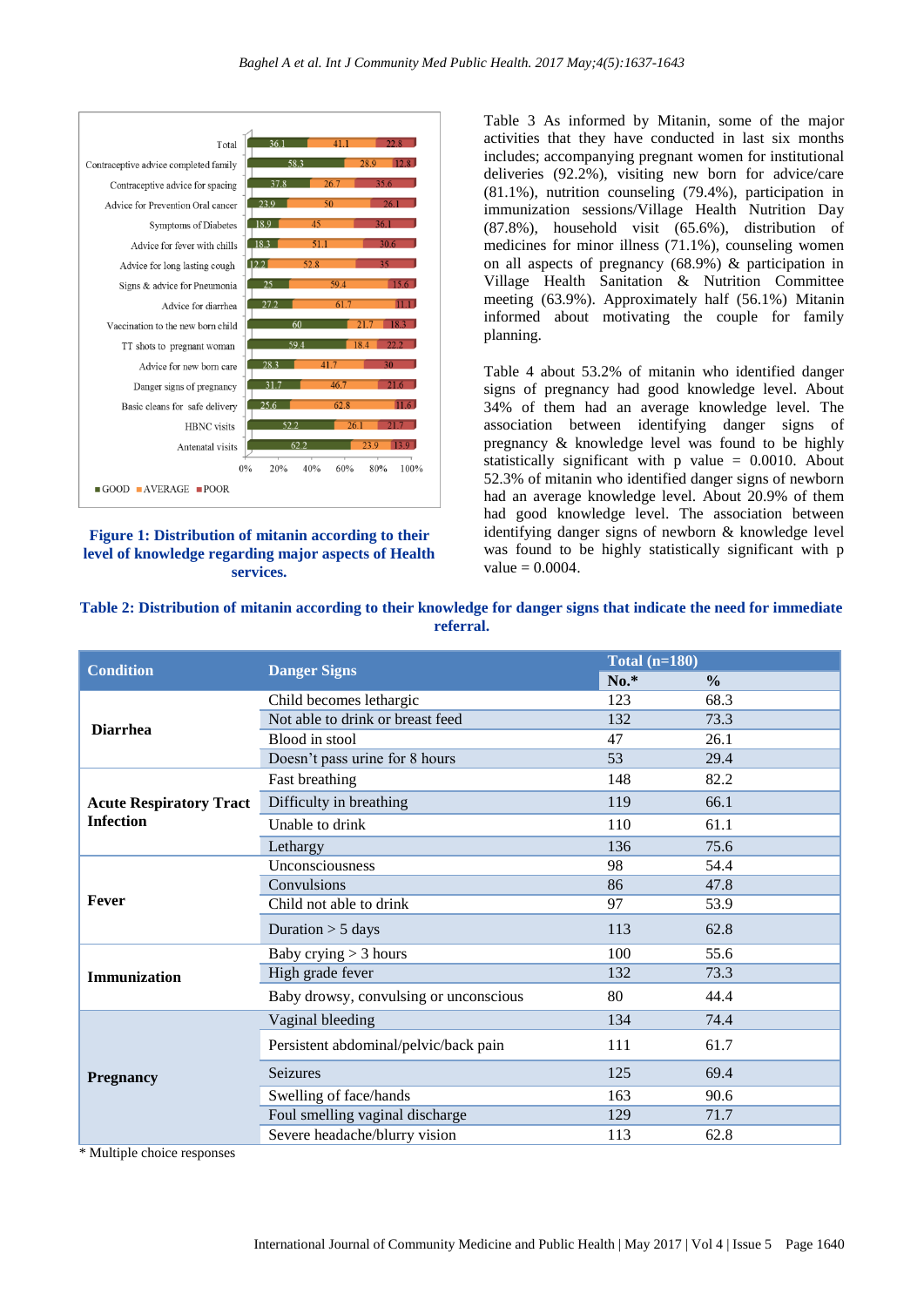#### **Table 3: Distribution of Mitanin according to Activities undertaken (in last 6 months).**

|                                                           | Total $(n=180)$ |               |  |
|-----------------------------------------------------------|-----------------|---------------|--|
| <b>Activities</b>                                         | $No.*$          | $\frac{0}{0}$ |  |
| <b>Conducting Household Visits</b>                        | 118             | 65.6          |  |
| Counseling women on major aspects of pregnancy            | 124             | 68.9          |  |
| <b>Accompanying for institutional delivery</b>            | 166             | 92.2          |  |
| Visiting new born for advice/care                         | 146             | 81.1          |  |
| <b>Nutrition Counseling</b>                               | 143             | 79.4          |  |
| Participation in immunization program/VHND**              | 158             | 87.8          |  |
| Advise for home management or referral in case of illness | 136             | 75.5          |  |
| Distribution of medicines for minor illness               | 128             | 71.1          |  |
| <b>Family planning related work</b>                       | 101             | 56.1          |  |
| Malaria control related work                              | 86              | 47.8          |  |
| Participation in VHSNC*** meeting                         | 115             | 63.9          |  |

\* Multiple choice responses \*\*Village health nutrition day \*\*\*Village health sanitation and nutrition committee.

#### **Table 4: Distribution of mitanin according to their knowledge & identification of danger signs.**

| <b>Danger Signs</b><br>(Pregnancy)<br><b>Identified</b>  | Poor             |        | Average |        | Good |        | <b>Total</b> |        |
|----------------------------------------------------------|------------------|--------|---------|--------|------|--------|--------------|--------|
|                                                          | N <sub>O</sub> . | $\%$   | No.     | $\%$   | No.  | $\%$   | No.          | $\%$   |
| Yes                                                      | 6                | 12.80% | 16      | 34%    | 25   | 53.20% | 47           | 26.10% |
| N <sub>0</sub>                                           | 33               | 24.80% | 68      | 51.10% | 32   | 24.10% | 133          | 73.90% |
| <b>Total</b>                                             | 39               | 21.70% | 84      | 46.70% | 57   | 31.70% | 180          | 100%   |
| $n=180$ , $x2 = 13.805$ , $DF = 2$ , $p < 0.01$ (0.0010) |                  |        |         |        |      |        |              |        |
| <b>Danger Signs</b>                                      | Poor             |        | Average |        | Good |        | Total        |        |
| (Newborn) Identified                                     | No.              | $\%$   | No.     | $\%$   | No.  | $\%$   | No.          | $\%$   |
| Yes                                                      | 23               | 26.70% | 45      | 52.30% | 18   | 20.90% | 86           | 47.80% |
| No                                                       | 5                | 5.30%  | 62      | 66%    | 27   | 28.70% | 94           | 52.20% |
| <b>Total</b>                                             | 28               | 15.60% | 107     | 59.40% | 45   | 25%    | 180          | 100%   |

 $n= 180$ ,  $x2 = 15.748$ ,  $DF = 2$ ,  $p < 0.01$  (0.0004).

#### **DISCUSSION**

This study revealed that more than half (56.7%) of the Mitanin workers were in the age group of 26-35 years. This finding was in accordance with the national level finding of the ASHA evaluation that reported the maximum number of ASHA were between the age group of 25-35 years.<sup>7</sup> In a similar study of Das et al it was observed that about (47.4%) of their respondents belonged to the similar age group.<sup>1</sup> Other similar studies of Baishya et al and Nandan et al observed maximum number (42.7%) and (40%) of ASHA belonged to the age group of 30-39 years respectively.<sup>8,9</sup>

Regarding level of education, about (37.2%) of Mitanin workers had completed 8th standard whereas around (9.4%) of the participants were illiterate. In study of Shankar Das et al it was found that about (50.1%) of Mitanin had received education up to middle class, (13%) were found to be illiterate.<sup>1</sup> Similar finding was observed in a study of Baishya et al who found that maximum ASHA (53.7%) were 8th class passed & 5% were found to be illiterate.<sup>8</sup> Nandan et al in his study found that most of the ASHA (>90%) were having qualification between 8th to 12th class. 9

In our study maximum (46.1%) Mitanin came under Class III as per modified Prasad's Scale 2014. In study of Shankar Das et al it was found that significant proportion (42%) of the families of the respondents earned between Rs  $2000$  to Rs. 5000 per month.<sup>1</sup> Baishya et al in his study found maximum ASHAs (35.4%) have shared that monthly income of the family is between Rs.1000 and Rs.3000.<sup>8</sup> Nandan et al in his study found that more than half (61.67%) of ASHAs belonged to below poverty line.<sup>9</sup>

As far as work experience is concerned a majority (58.9%) of Mitanin reported to have 5 to 10 years of work experience and about (17.2%) were found to be having less than 5 years of work experience. Shankar Das et al in his study observed that majority (53.1%) of Mitanin had more than 10 years of work experience and around  $(18%)$  had 4-6 years of work experience.<sup>1</sup> Baishya et al revealed from his study that maximum of the ASHAs (30.5%) have been working as ASHA for more than last 6 years, while only (7.9%) have joined few months back.

In our study more than half (56.7%) of Mitanin cover 251 to 500 population size in their respective hamlet. Shankar Das et al in his study found about (46.6%) of Mitanin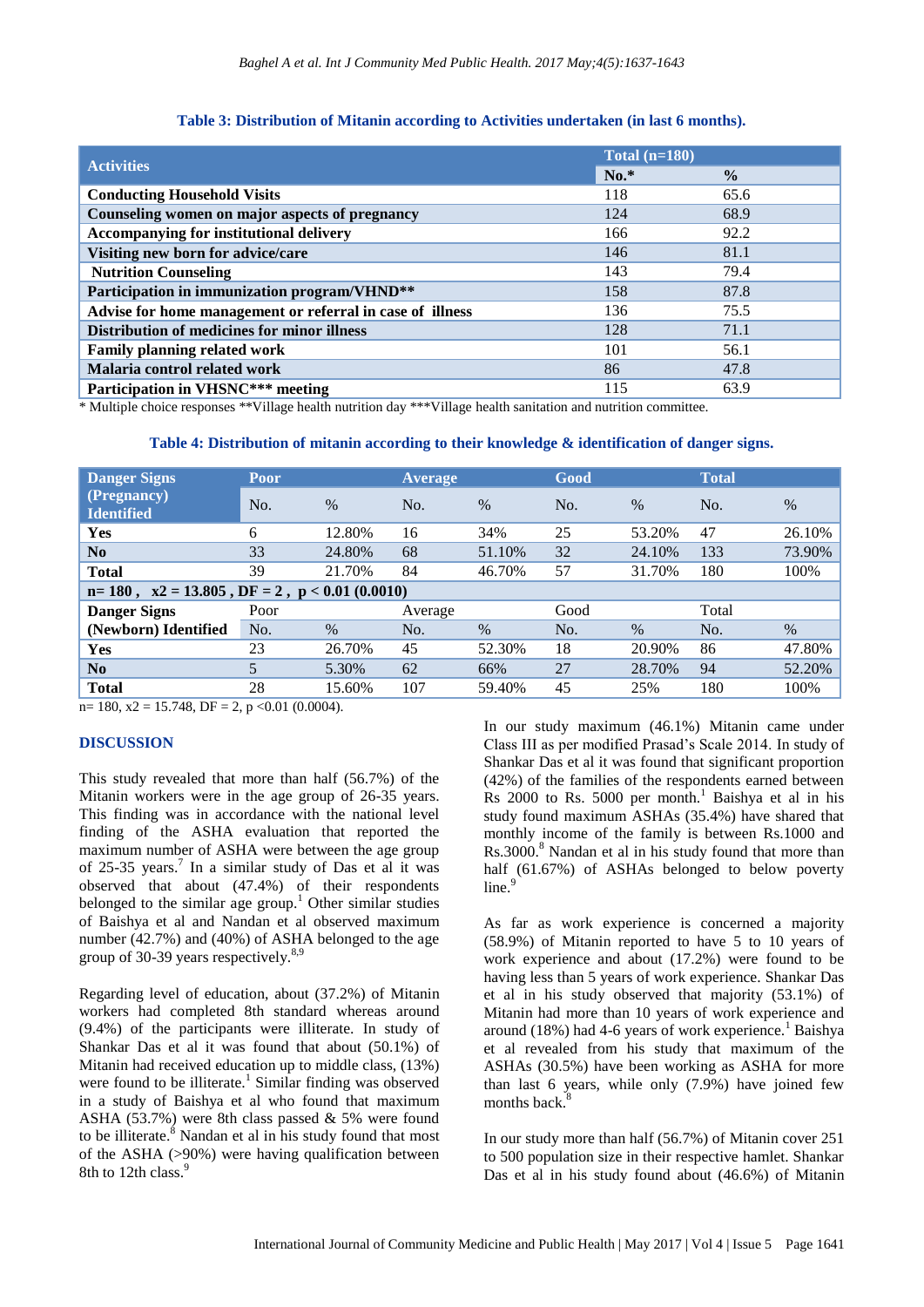covered 151 to 300 population size.<sup>1</sup> Baishya et al in his study found population covered by maximum of ASHA  $(40.2\%)$  was more than 1000.<sup>8</sup> Bhandari et al in his study observed about (74.13%) of ASHA covered population of more than  $1000$ .<sup>10</sup>

In our study mitanin had good knowledge regarding minimum antenatal visits (62.2%), HBNC Visits (52.2%), Tetanus immunization for pregnant women (59.4%)  $\&$ vaccination to new born (60%). Majority (62.8%) had an average knowledge regarding basic cleans to be followed for safe deliveries, regarding danger signs of pregnancy  $(46.7\%)$ , advice given to mother of new born  $(41.7\%)$ . advice given for diarrhea (61.7%) & regarding signs & advice for pneumonia (59.4%). About (36.1%) had poor knowledge regarding symptoms of diabetes, contraceptive advice for spacing (35.6%) & advice for long lasting cough (35%). Baishya et al in his study found nearly (80%) ASHAs had full knowledge on pregnant woman with danger sign; about (50.6%) had full knowledge for number of TT shots to be given during pregnancy. Most ASHAs were found to have good knowledge about advice given to mother of new born. More than (87%) ASHAs were found to have full knowledge about advice given for diarrhea. Knowledge of ASHA on immunization schedule was average. It was also found that they have better knowledge about immunization schedule of child within 10 weeks (75.6% with full knowledge), as compared to knowledge about ASHA on vaccination to be given to a child at 9 months (50.6%). They have better knowledge about correct contraceptives methods to be advised to couple wanting no more child (73.8%) as compared to recently delivered woman who want to have gap for next pregnancy (61% with full knowledge). $8$ 

In our study most of the Mitanin (73.3%) had opinion that child who is not able to drink or breast feed should be immediately referred to first referral unit. About (82.2%) had opinion that fast breathing is an indicator of immediate referral of child. About (73.3%) considered that if child develops high grade fever after immunization it's an indicator of immediate referral. In case of pregnancy Mitanin considered indicators of immediate referral should be swelling of face/hands (90.6%), followed by vaginal bleeding (74.4%). In a similar study of Shrivastava et al most of the ASHAs (80.1%) had opinion that child who is not able to drink or breast feed should be immediately referred to first referral unit. Similarly, in acute respiratory tract infections about (76%) of ASHAs had opinion that fast breathing is an indicator of immediate referral of child. In fever about (81.5%) ASHAs considered that unconscious child should be referred immediately. About (71.2%) ASHAs considered that if child develops high grade fever after immunization it's an indicator of immediate referral.<sup>11</sup>

In this study some of the major activities that Mitanin have conducted in last six months includes; accompanying pregnant women for institutional deliveries (92.2%), visiting new born for advice/care (81.1%) & participation in immunization sessions/VHND (87.8%), distribution of medicines for minor illness (71.1%). Baishya et al in his study found major activities that they have conducted in last six months includes; counseling women on all aspects of pregnancy (86%), counseling of pregnant woman & accompanying them for institutional deliveries (100%), counseling on good nutrition, breast feeding & weaning practices (76.7%), participation in immunization sessions (100%), household visit (76.7%), new born care (81.1%), participation in VHSNC meeting & developing village health plan (48.8%) & distribution of medicines for minor illness (41.9%).<sup>8</sup> Nandan et al in his study found that major activities were help in delivery (56.66%), family planning (53.33%) & immunization (73.33%).<sup>9</sup> Sundararaman et al in his evaluation study observed major activities of ASHAs were found to be Counseling women on all aspects of pregnancy (91.75%), accompanying women for delivery (90.9%), promotion and coordination for immunization program (89.5%), visiting newborn for advice/care (80.4%), house hold visits (78.5%), nutrition counseling (62%), malaria control related work (41.5%) & consultation for minor illness and use of drug kit  $(36.5\%)$ .<sup>4</sup>

## **CONCLUSION**

Mitanin play vital role in providing primary health care but still they need to put into practice their knowledge about services. Despite the training given to Mitanin, lacunae still exists in their knowledge regarding various aspects of health care. Many of them were not aware about family planning, diabetes, tuberculosis, danger signs for pregnancy & newborn that indicate the need for immediate referral. Training is the backbone of capacity building and functioning of the Mitanin so refresher training should be planned on regular interval with regular monitoring & it should be made more comprehensive with focus not only on imparting information but acquisition of knowledge and skills to efficiently perform their designated functions.

#### **ACKNOWLEDGEMENTS**

Authors would like to acknowledge the support and cooperation of Head of the Department, Guide, Co-Guide and staff of Community Medicine department of Pt. J.N.M Medical College, Raipur, Chhattisgarh, India to carry out the study smoothly. Warm and sincere thanks to all women of community, Mitanin, Mitanin trainers, coordinators, AWWs & ANMs who gave their valuable time with patience.

*Funding: No funding sources Conflict of interest: None declared Ethical approval: The study was approved by the Institutional Ethics Committee*